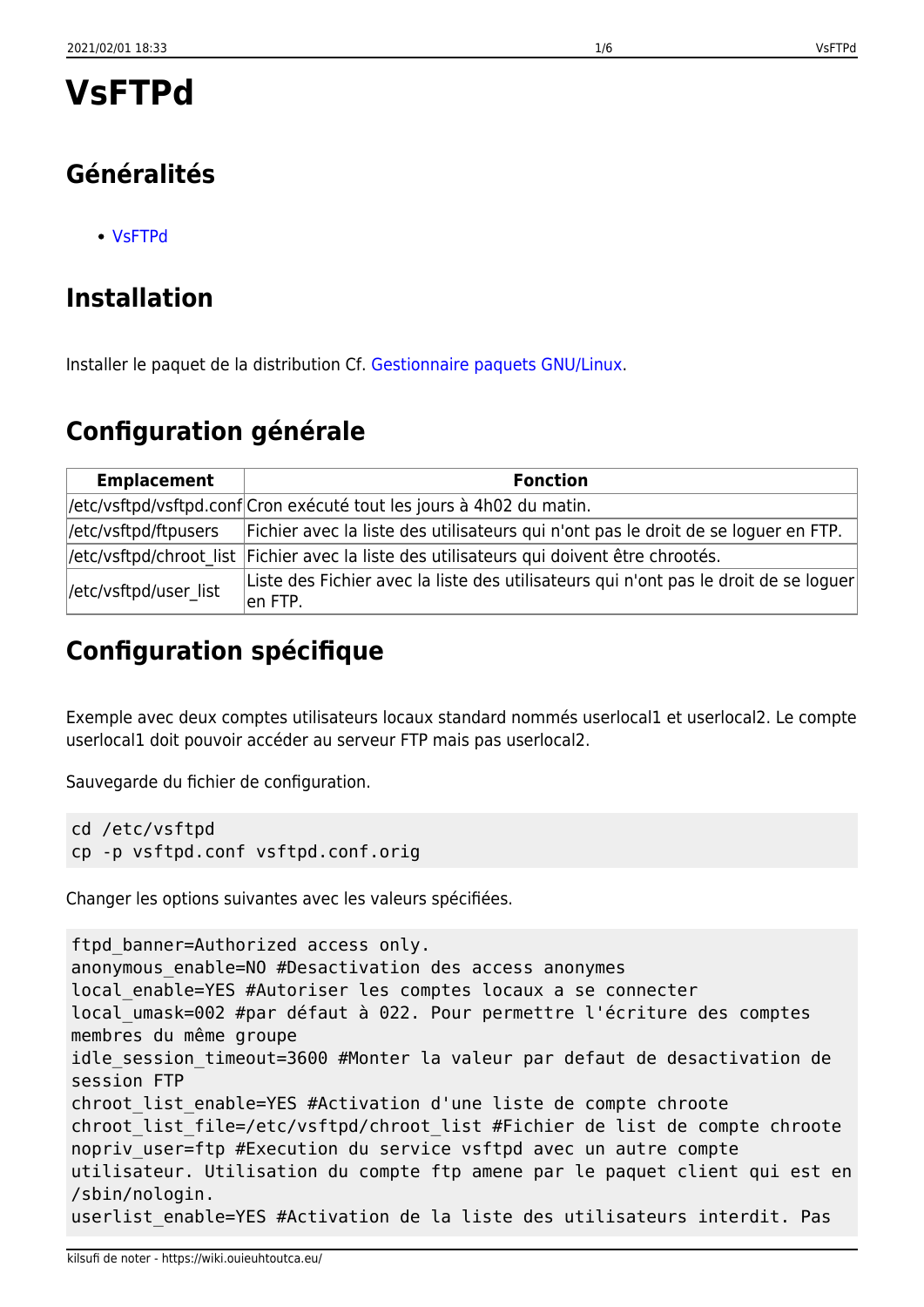de demande de password

dual log enable=YES #Activation de deux logs log ftp protocol=YES #Activation du log FTP (connexion) vsftpd log file=/var/log/vsftpd.log #selection du chemin du log des connexions. Chemin par défaut pris en compte dans le logrotate par défaut.

xferlog\_file=/var/log/xferlog #selection du chemin du log des transferts FTP. Chemin par défaut pris en compte dans le logrotate par défaut. pasv enable=YES #activation mode passif pasv min port=52000 #plage min des ports clients passif pasv max port=54000 #plage max des ports clients passif

Création du fichier /etc/vsftpd/chroot list avec la liste des comptes chrootes.

userlocal1

Ajout des comptes qui ne doivent pas pouvoir se connecter en FTP dans /etc/vsftpd/ftpusers. Avec uniquement cette liste, le mot de passe est quand même demandé. Erreur : login incorrect.

# Users that are not allowed to login via ftp root bin daemon adm lp sync shutdown halt mail news uucp operator games nobody userlocal2

Ajout des comptes qui ne doivent jamais pouvoir se connecter en FTP dans /etc/vsftpd/user\_list. Un utilisateur dans cette liste sera automatiquement interdit. La demande de mot de passe n'est pas demandé.

```
# vsftpd userlist
# If userlist deny=NO, only allow users in this file
# If userlist deny=YES (default), never allow users in this file, and
# do not even prompt for a password.
# Note that the default vsftpd pam config also checks /etc/vsftpd/ftpusers
# for users that are denied.
root
bin
daemon
adm
lp
```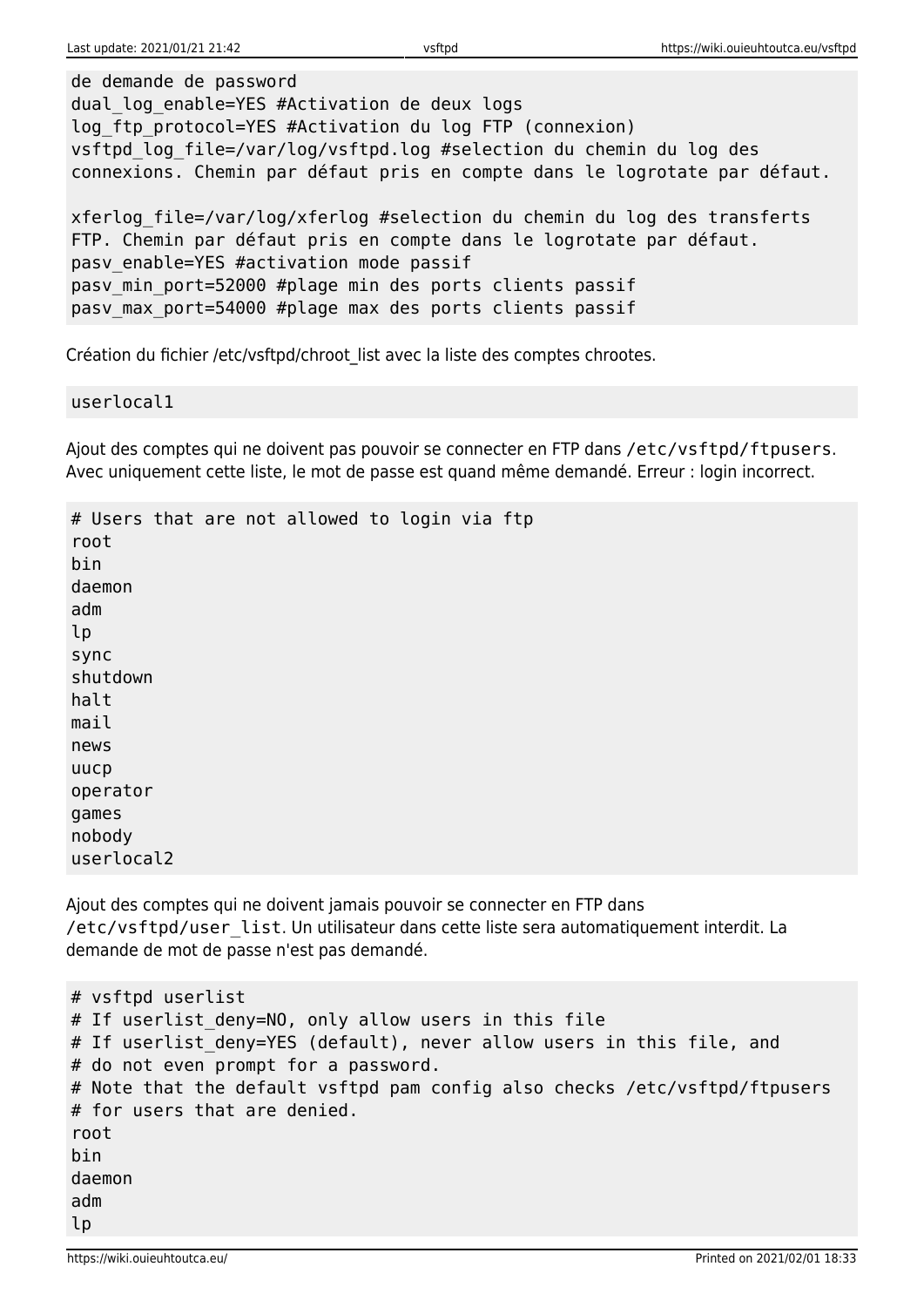sync shutdown halt mail news uucp operator games nobody userlocal2

Démarrer le service.

/etc/init.d/vsftpd start

L'ajouter au démarrage du système.

chkconfig --list vsftpd chkconfig vsftpd on

#### **Exemple fichier configuration**

```
# Example config file /etc/vsftpd/vsftpd.conf
#
# The default compiled in settings are fairly paranoid. This sample file
# loosens things up a bit, to make the ftp daemon more usable.
# Please see vsftpd.conf.5 for all compiled in defaults.
#
# READ THIS: This example file is NOT an exhaustive list of vsftpd options.
# Please read the vsftpd.conf.5 manual page to get a full idea of vsftpd's
# capabilities.
#
# Allow anonymous FTP? (Beware - allowed by default if you comment this
out).
#anonymous_enable=YES
anonymous_enable=NO
#
# Uncomment this to allow local users to log in.
local_enable=YES
#
# Uncomment this to enable any form of FTP write command.
write enable=YES
#
# Default umask for local users is 077. You may wish to change this to 022,
# if your users expect that (022 is used by most other ftpd's)
local_umask=022
#
# Uncomment this to allow the anonymous FTP user to upload files. This only
# has an effect if the above global write enable is activated. Also, you
```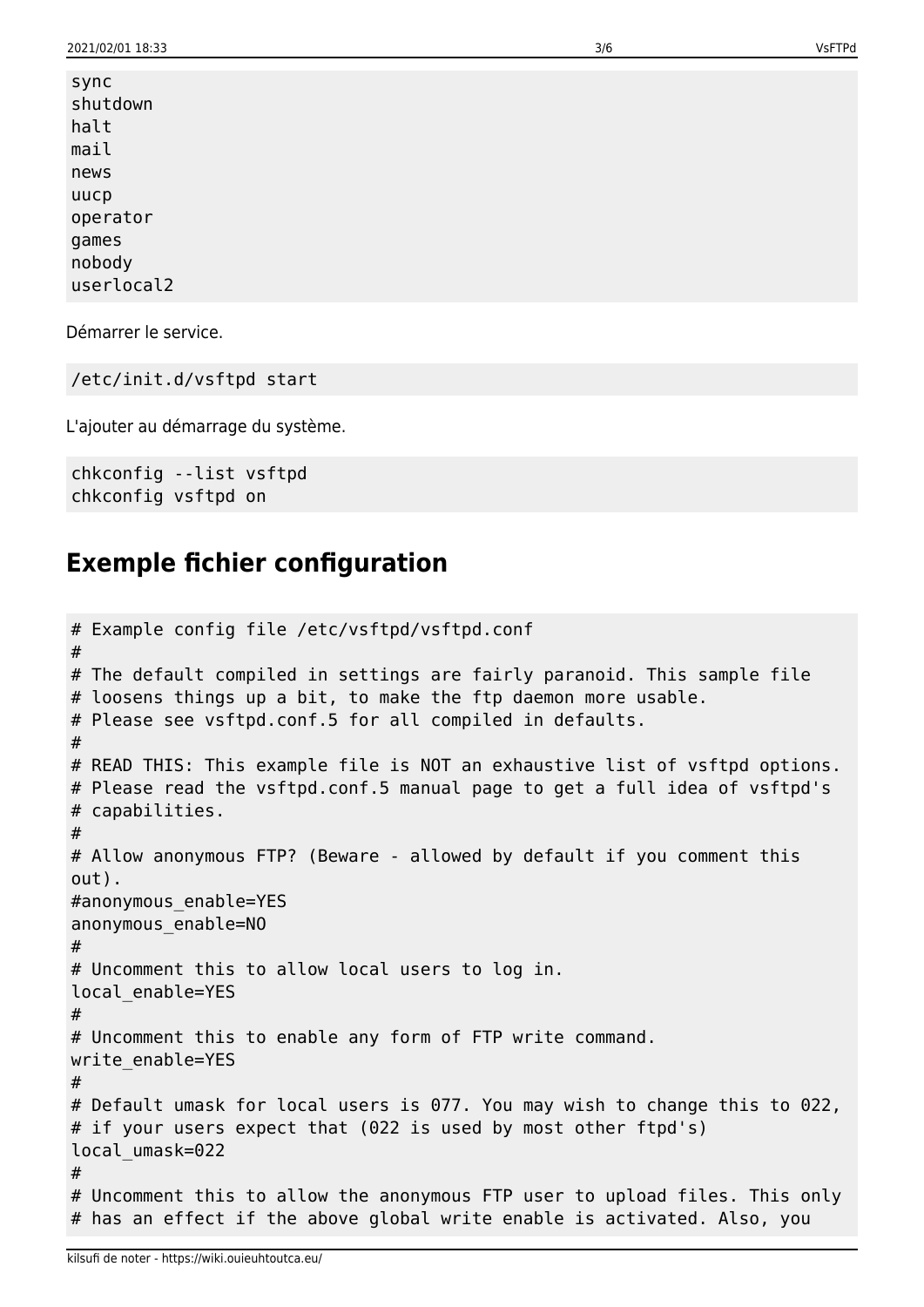```
will
# obviously need to create a directory writable by the FTP user.
#anon upload enable=YES
#
# Uncomment this if you want the anonymous FTP user to be able to create
# new directories.
#anon mkdir write enable=YES
#
# Activate directory messages - messages given to remote users when they
# go into a certain directory.
dirmessage_enable=YES
#
dual_log_enable=YES
# The target log file can be vsftpd_log_file or xferlog_file.
# This depends on setting xferlog std format parameter
xferlog_enable=YES
#
log_ftp_protocol=YES
vsftpd_log_file=/var/log/vsftpd.log
# Make sure PORT transfer connections originate from port 20 (ftp-data).
connect_from_port_20=YES
#
# If you want, you can arrange for uploaded anonymous files to be owned by
# a different user. Note! Using "root" for uploaded files is not
# recommended!
#chown_uploads=YES
#chown_username=whoever
#
# The name of log file when xferlog enable=YES and xferlog std format=YES
# WARNING - changing this filename affects /etc/logrotate.d/vsftpd.log
#xferlog_file=/var/log/xferlog
#
# Switches between logging into vsftpd log file and xferlog file files.
# NO writes to vsftpd_log_file, YES to xferlog_file
xferlog_std_format=YES
#
# You may change the default value for timing out an idle session.
#idle session timeout=600
idle_session_timeout=3600
#
# You may change the default value for timing out a data connection.
#data connection timeout=120
H# It is recommended that you define on your system a unique user which the
# ftp server can use as a totally isolated and unprivileged user.
#nopriv_user=ftpsecure
nopriv_user=ftp
#
# Enable this and the server will recognise asynchronous ABOR requests. Not
# recommended for security (the code is non-trivial). Not enabling it,
# however, may confuse older FTP clients.
```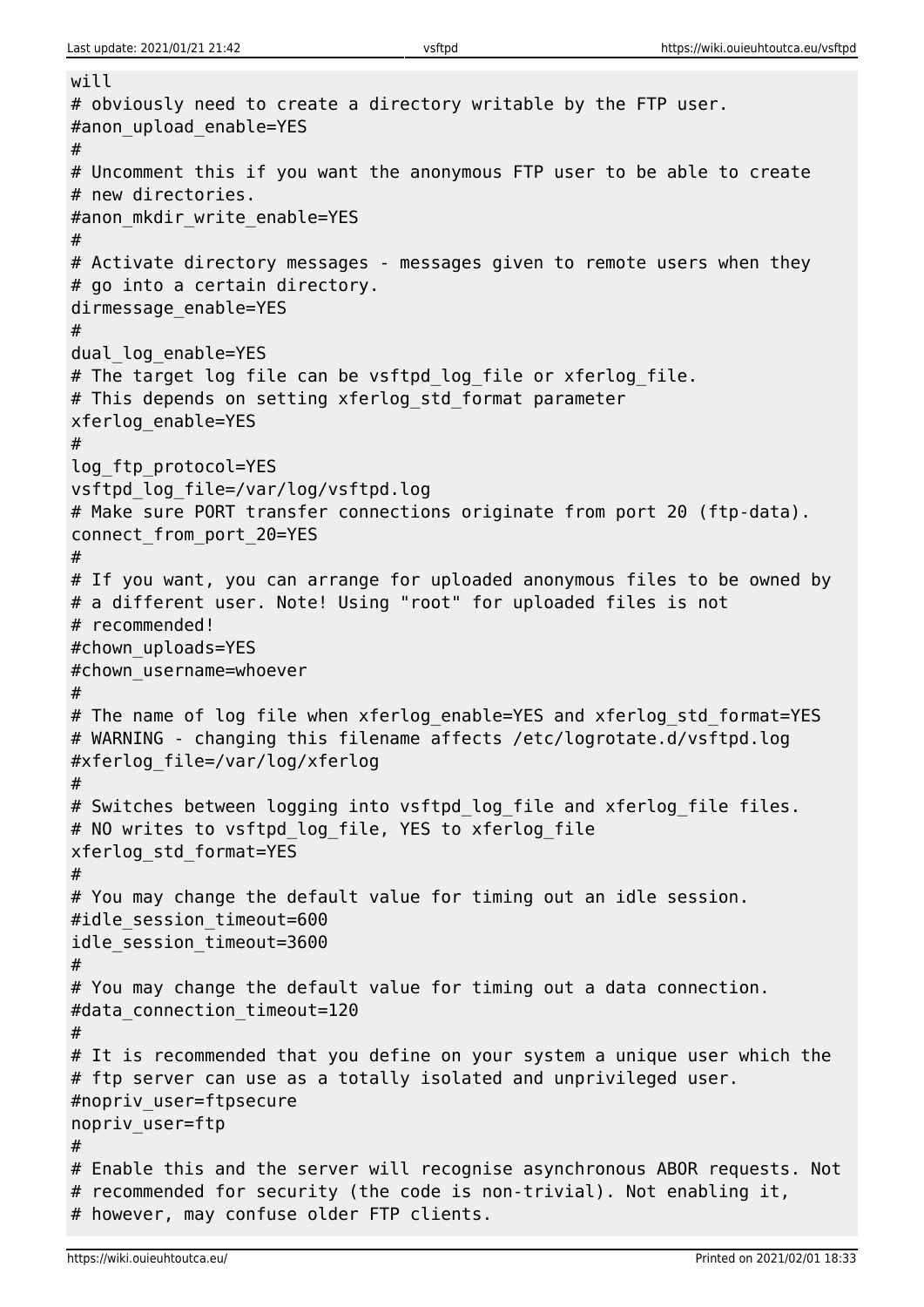```
#async_abor_enable=YES
#
# By default the server will pretend to allow ASCII mode but in fact ignore
# the request. Turn on the below options to have the server actually do
ASCII
# mangling on files when in ASCII mode.
# Beware that on some FTP servers, ASCII support allows a denial of service
# attack (DoS) via the command "SIZE /big/file" in ASCII mode. vsftpd
# predicted this attack and has always been safe, reporting the size of the
# raw file.
# ASCII mangling is a horrible feature of the protocol.
#ascii_upload_enable=YES
#ascii download enable=YES
#
# You may fully customise the login banner string:
#ftpd banner=Welcome to blah FTP service.
ftpd banner=Bienvenue sur le serveur FTP du Sifec.
#
# You may specify a file of disallowed anonymous e-mail addresses.
Apparently
# useful for combatting certain DoS attacks.
#deny email enable=YES
# (default follows)
#banned email file=/etc/vsftpd/banned emails
#
# You may specify an explicit list of local users to chroot() to their home
# directory. If chroot local user is YES, then this list becomes a list of
# users to NOT chroot().
chroot_list_enable=YES
# (default follows)
chroot list file=/etc/vsftpd/chroot list
#
# You may activate the "-R" option to the builtin ls. This is disabled by
# default to avoid remote users being able to cause excessive I/O on large
# sites. However, some broken FTP clients such as "ncftp" and "mirror"
assume
# the presence of the "-R" option, so there is a strong case for enabling
it.
#ls recurse enable=YES
#
# When "listen" directive is enabled, vsftpd runs in standalone mode and
# listens on IPv4 sockets. This directive cannot be used in conjunction
# with the listen ipv6 directive.
listen=YES
#
# This directive enables listening on IPv6 sockets. To listen on IPv4 and
IPv6
# sockets, you must run two copies of vsftpd whith two configuration files.
# Make sure, that one of the listen options is commented !!
#listen_ipv6=YES
```